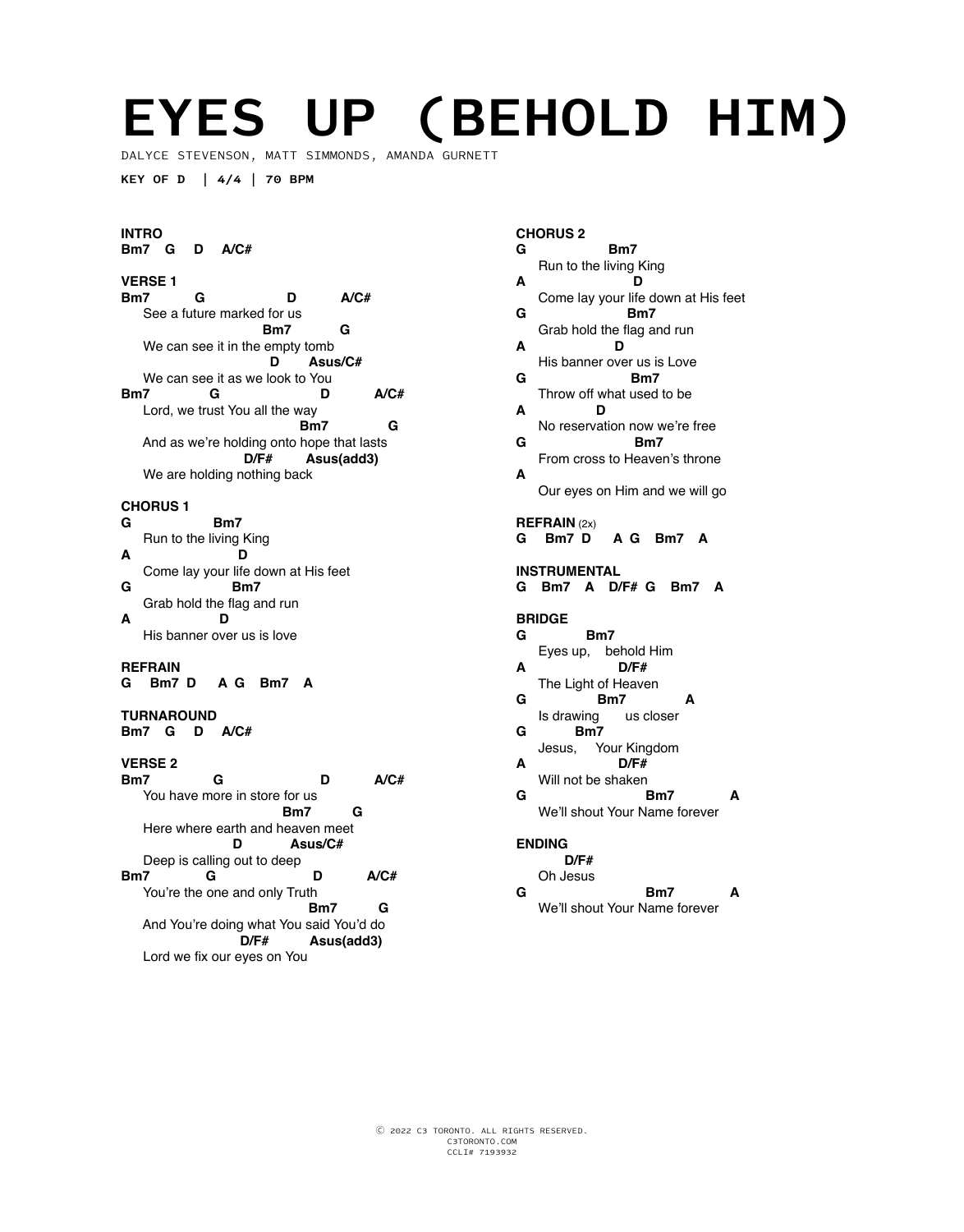# **EYES UP (BEHOLD HIM)**

DALYCE STEVENSON, MATT SIMMONDS, AMANDA GURNETT

**4/4 | 70 BPM**

#### **INTRO 6m7 4 1 5/7**

# **VERSE 1**

**6m7 4 1 5/7**  See a future marked for us  **6m7 4**  We can see it in the empty tomb  **1 5sus/7** We can see it as we look to You<br>6m7 4 **6m7 4 1 5/7**  Lord, we trust You all the way **6m7** 4 And as we're holding onto hope that lasts<br>1/3 5sus(add3)  **1/3 5sus(add3)** We are holding nothing back

# **CHORUS 1**

- **4 6m7**  Run to the living King
- **5 1**  Come lay your life down at His feet<br>4<br>6m7 **4 6m7**
- Grab hold the flag and run<br>5 1 **5 1**
- His banner over us is love

#### **REFRAIN**

**4 6m7 1 5 4 6m7 5**

#### **TURNAROUND**

**6m7 4 1 5/7** 

# **VERSE 2**

**6m7 4 1 5/7**  You have more in store for us  **6m7 4**  Here where earth and heaven meet  **1/3 5sus/7** Deep is calling out to deep **6m7 4 1 5/7**  You're the one and only Truth<br>6m7 **6m7** 4 And You're doing what You said You'd do  **1/3 5sus(add3)** Lord we fix our eyes on You

#### **CHORUS 2**

| 4                                         | 6m7                                                             |  |
|-------------------------------------------|-----------------------------------------------------------------|--|
| 5                                         | Run to the living King                                          |  |
| 4                                         | Come lay your life down at His feet<br>6m7                      |  |
|                                           | Grab hold the flag and run                                      |  |
| 5                                         | 1<br>His banner over us is Love                                 |  |
| 4                                         | 6m7<br>Throw off what used to be                                |  |
| 5                                         | 1<br>No reservation now we're free                              |  |
| 4                                         | 6m7<br>From cross to Heaven's throne                            |  |
| 5                                         |                                                                 |  |
|                                           | Our eyes on Him and we will go                                  |  |
| 4                                         | REFRAIN (2x)<br>6m7 1<br>5 4 6m7 5                              |  |
| INSTRUMENTAL<br>6m7 5 1/3 4 6m7<br>4<br>5 |                                                                 |  |
|                                           |                                                                 |  |
|                                           | <b>BRIDGE</b>                                                   |  |
| 4                                         | 6m7<br>behold Him<br>Eyes up,                                   |  |
| 5                                         | 1/3<br>The Light of Heaven                                      |  |
| 4                                         | 6m7<br>5<br>Is drawing us closer                                |  |
| 4                                         | 6m7                                                             |  |
| 5                                         | Jesus, Your Kingdom<br>1/3                                      |  |
| 4                                         | Will not be shaken<br>6m7<br>5<br>We'll shout Your Name forever |  |
|                                           | <b>ENDING</b>                                                   |  |
| 4                                         | 1/3<br>Oh Jesus<br>6m7<br>5                                     |  |